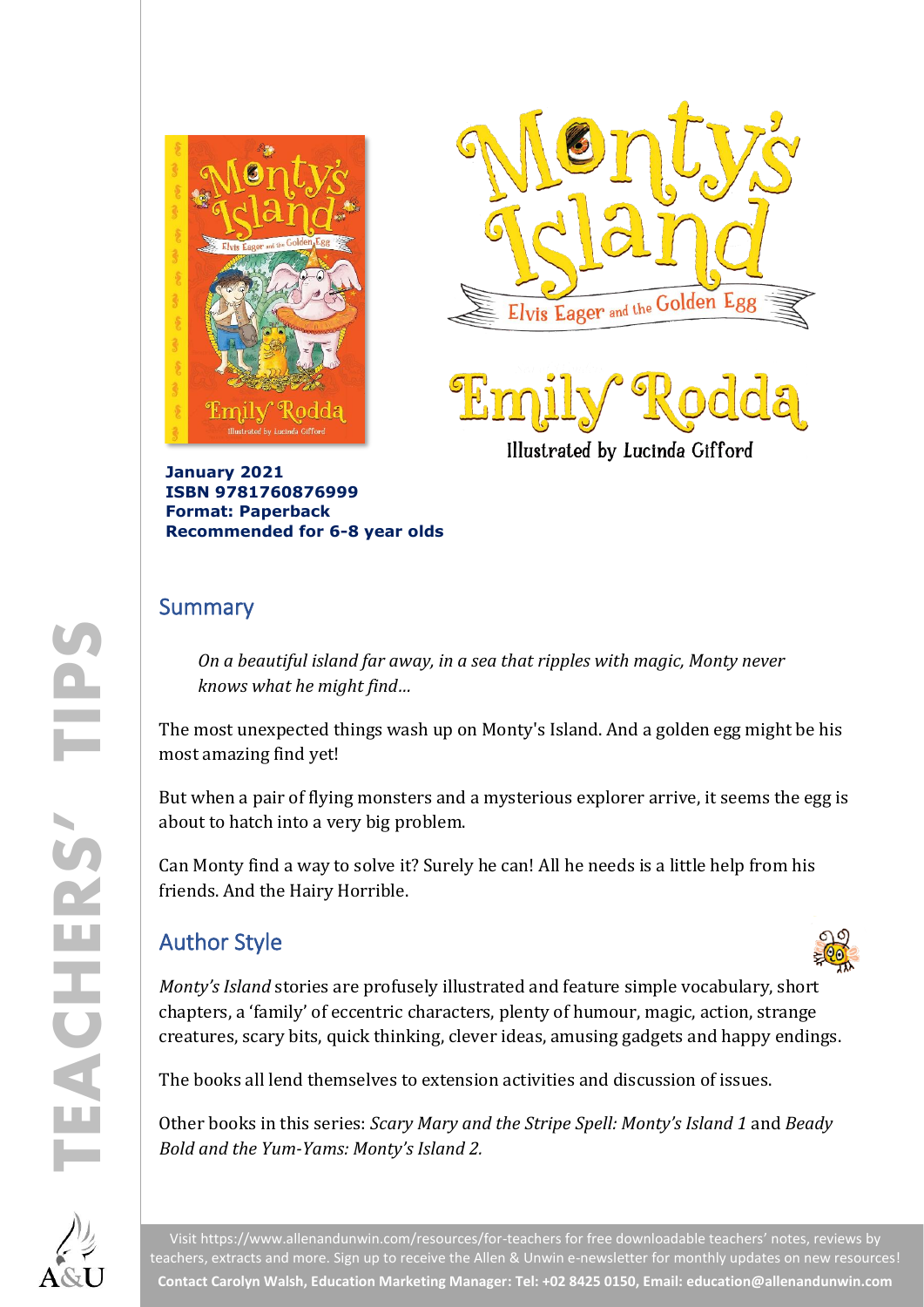

# Suggestions for Classroom Discussion and Application

#### **Before reading** *Elvis Eager and the Golden Egg: Monty's Island 3*

- Show your class the book's front cover. If they have read earlier books in the series ask them to name the characters and describe their likes and dislikes. They won't be able to recognise the gold-coin-eating creature as this is the first time it has appeared in the series, so see if they can guess who or what this character might be.
- If this is their first time reading a story set on Monty's Island, ask them if they think it will be funny or serious, realistic or make-believe? Ask them what clues on the cover told them what sort of book to expect. Which of the characters on the cover do they think is Monty and what sort of island do they think he lives on? Is it warm and tropical on the island or cold and miserable?

#### **Comprehension Questions:**



- 1. What does Monty use to collect all the things he finds on the beach? (p2)
- 2. Why did the storm keep Monty and Tawny awake? (pp 3-4)
- 3. What does Monty find floating in a clump of seaweed at the water's edge? (p6)
- 4. Why does the egg make a 'scratching, tapping noise'? (p7)
- 5. What does Monty think is about to come out of the egg? (p7)

#### **Chapter 2**

- 1. What grows through the cafe roof? (p9)
- 2. Bunchy is a m……n and uses magic s….. to protect herself from Clink. (p9)
- 3. What does Clink think Bunchy is doing with the treasure chest? (p11)
- 4. What does Bunchy want to do to punish Clink for hitting her with seaweed? (p12)
- 5. Why do you think that Tawny disappeared into the gap in the trees beside the beach? (pp 14-15)

#### **Chapter 3**

- 1. What do Monty, Tawny, Bunchy and Clink find under the canoe? (p17)
- 2. What is he upset to have lost? (p18)
- 3. What does the explorer say was inside the box? (p21)



5. Why does Clink want the egg that Monty found? (p24)

#### **Chapter 4**

- 1. What word does the baby creature say? (p25)
- 2. What does the baby creature do with its shell? (p26)
- 3. Why does Bunchy think that Clink is to blame for his treasure being eaten by the baby creature? (p30)
- 4. How does Monty 'trick' Bunchy into stopping the baby creature from eating all of Clink's treasure? (p31)
- 5. What colour are the flying creatures' wings? (p32)

#### **Chapter 5**

- 1. Why does Clink crash into the loaded Pickup Sled? (p35)
- 2. Why can't the flying creatures attack the Explorer? (p37)
- 3. Who is more heroic about saving Clink, Monty or the Explorer? (p38)
- 4. Who is inside the cafe when Monty and his friends get there? (pp 40-41)
- 5. What is the first thing Marigold does to protect her friends? (p42)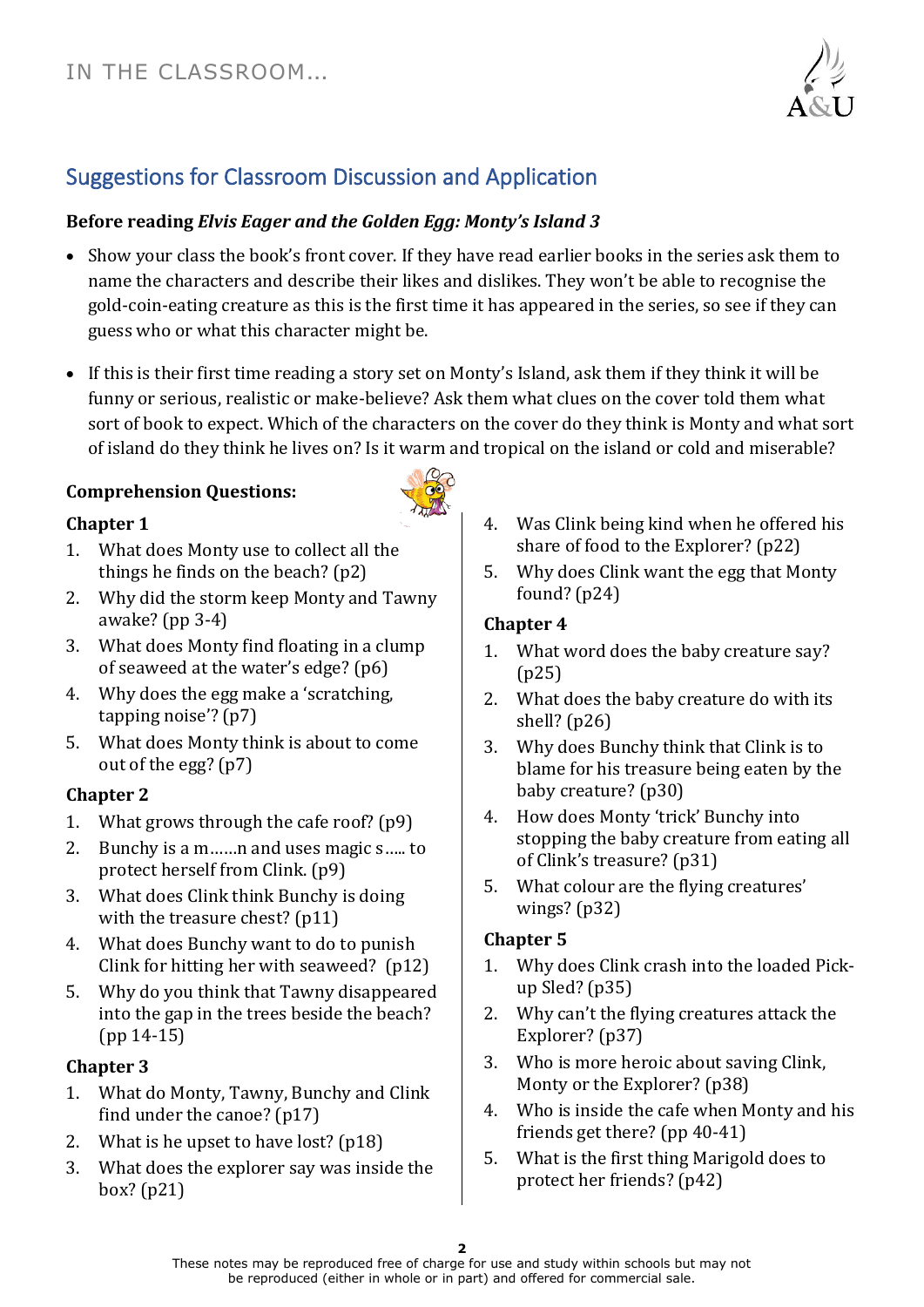

- Which Islander do you think loves Ickle the most? Which Islander is the wisest? Who is the meanest Islander? Who is the best at solving problems? Give an example of something each character did in the story to prove your answer is right.
- The way words are shown on the page can tell us a lot about how they should be read. How are the words, 'Let me in! Let me in, let me in, LET ME IN!' on page 58 shown to make it clear that the speaker is panicking and shouting?
- Elvis Eager keeps telling people he is a brave Explorer but what do you think his plan to save Ickle on pages 83-84 really says about him?
- A simile is a figure of speech that directly compares two different things and usually includes words like 'as' or 'like'. Is 'They shoot out the Cafe door like a swarm of Jinglebees making for a tasty beach towel.'(page 97) a simile? What are the two different things being compared and what does the use of the simile tell you about how 'they' left the cafe?
- By the end of the story Monty and his friends realise they were wrong about Elvis Eager because all he cared about was selling Ickle to a rich man. What did they think of Ranger Katz when they first met her and after she was changed back from a gold statue?
- How is Ickle like a caterpillar for much of the story but a butterfly at the end?
- What is funny about the Laughing Traveller saying, 'Your trouble is, you're too used to the quiet life, Monty . . . You should try doing something new and exciting for a change.' (page 155)
- Draw a map of Monty's Island, marking where Monty and Tawny live, the cafe, the beach, the jungle and the Hairy Horrible's lair.
- Make a list of all the good things about living on an island. Can you think of any bad things that might happen?
- Create your own island draw it or make it out of Lego, paper, play dough, sand or modelling clay. Decide what the weather would be like. Give your island a name and draw the creatures who live on it.

## About the author and illustrator

Emily Rodda is one of Australia's best-known children's book authors. She has written over 100 books, including the internationally best-selling *Deltora Quest* and *Rowan of Rin* series, and has won the Children's Book Council of Australia's Book of the Year Award for Younger Readers a record six times.

Lucinda Gifford is the author and illustrator of many well-loved books for kids. Many years ago, Lucinda studied architecture in Scotland, where she learned to draw fancy buildings and moody scenery. She also likes to draw dragons, cats and magical frogs – despite never having studied witchcraft. Now based in Melbourne, Lucinda works from a small home studio full of books, plants, dragons' blood and newts' tongues.